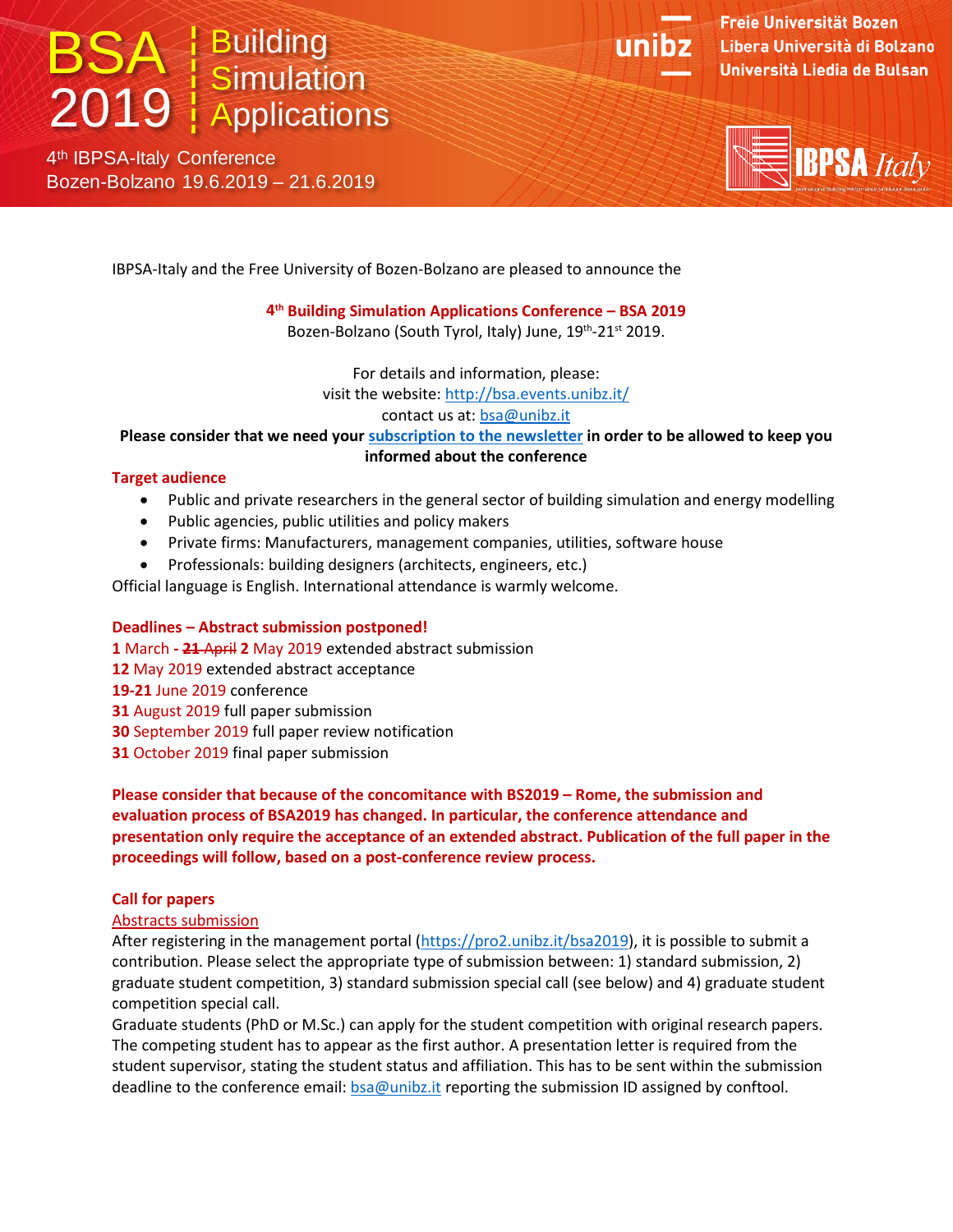Submission opens on **March 1st 2019.** Deadline for abstracts is **April 21st May 2nd 2019**. To accelerate the process and give authors more time to finalize the full paper, acceptance will be communicated as soon as possible on a first in - first out basis, possibly even before the submission deadline. To this aim, please consider your abstract submission as definitive, once it has been completed and uploaded. We will not consider subsequent amendments or integrations.

### Abstract length and structure

The abstract should preferably contain up to 1200 words and be structured according to the following scheme: (i) short introduction of the context, motivation and aim of the work, (ii) applied approach and methods, (iii) achieved results, (iv) conclusions.

### Abstract template

Authors are required to upload a pdf file with the above contents and possible figures. A template is available [here.](http://bsa.events.unibz.it/wp-content/uploads/2019/02/Abstract-template.docx)

## **Conference language**

Official language is English. No other languages are allowed for abstracts and full papers. An Italian translation of the abstracts to be included in the final proceedings will be required together with the final paper submission. Authors will be asked for this. The conference secretariat can support Italian translation for submissions from international attendees.

## **Topics**

The conference aims to give an overview of the most up-to-date applications of Building Simulation in the following fields:

- Building physics: envelope and HVAC system modelling, design and operation optimization
- Global performance and multi-domain simulation
- Methodologies, regulation, calculation and simulation tools

In order to assist the review process and the creation of the conference program, please also select the topic(s) that best suit your submission among the provided list (\*) and indicate it/them at the end of your abstract.

## **Proceedings Indexing**

BSA2019 is a conference of the BSA Building Simulation Applications series. BSA2013, BSA2015 and BSA2017 proceedings are now indexed on Scopus.

## **Special call for papers: "Acoustic Modelling"**

Contributions are welcome dealing with simulations of acoustic performance of buildings and their elements as well as room acoustics and indoor comfort of built environments. This includes:

- Building envelope components
- Service equipment and their elements
- Indoor comfort of occupants
- Room acoustic descriptors and auralization in special environments (schools, hospitals, offices, etc.)
- Annoyance influence on occupants performances

The intent is to produce a Special Issue in the journal Building Acoustics edited by Francesco Asdrubali, and Marco Caniato (guest). To this aim, selected papers presented for the special call for papers will be invited and undergo a full review process by the journal, after being extended and developed. Please consider that there is no guarantee of publication and that the journal retains any rights of deciding if the Special Issue will or will not be published. Papers not selected for the special call for papers can anyhow be accepted for the conference and appear in the proceedings.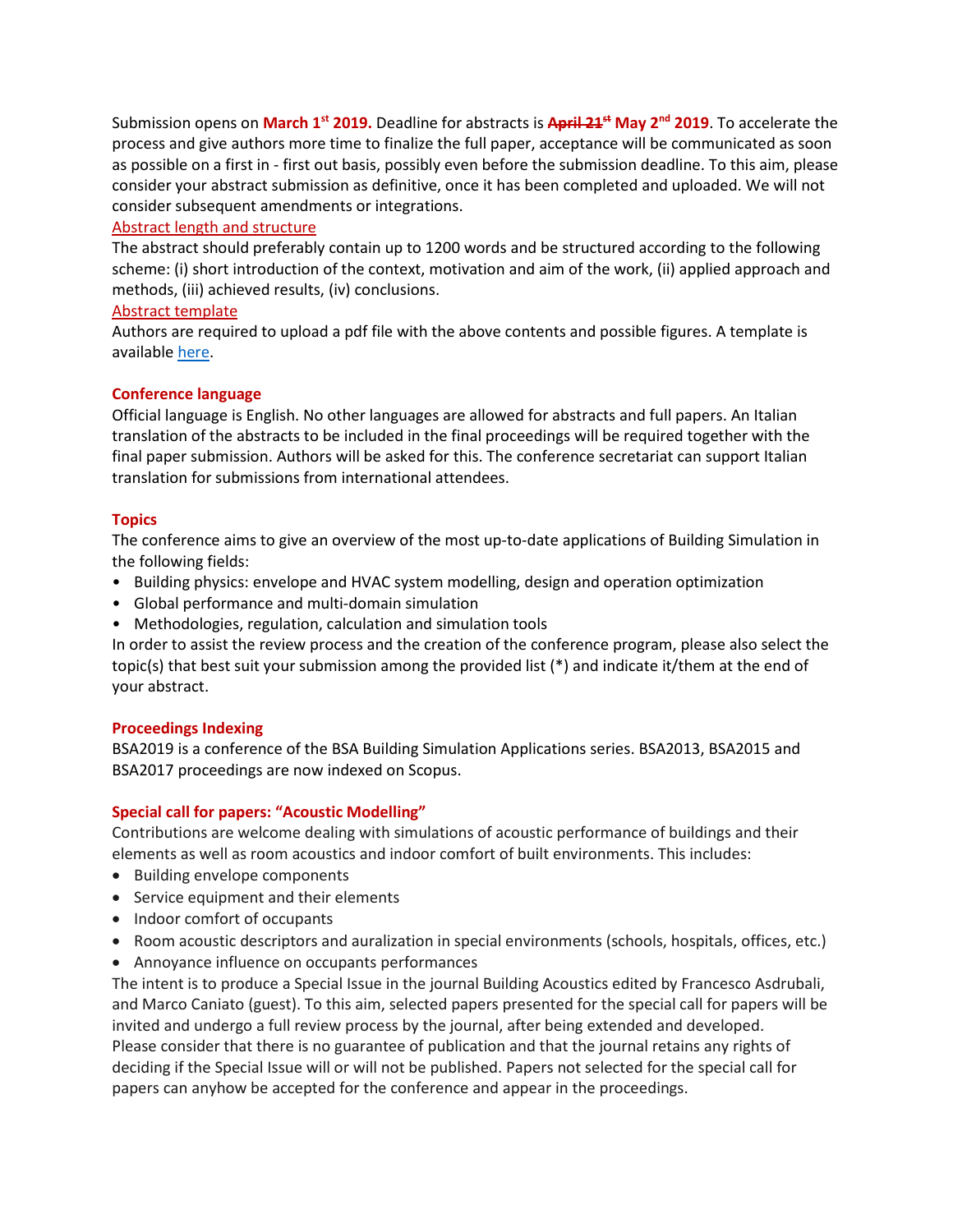#### **Call for special sessions**

Organizations and individuals are encouraged to propose special sessions also in the format of panels. Please contact the organizers at: [bsa@unibz.it.](mailto:bsa@unibz.it)

#### **Guest IBPSA Affiliate Sessions**

IBPSA Regional Affiliates are welcome to propose special guest sessions, sharing contribution related to the regional research focuses and priorities. Please contact the organizers at: [bsa@unibz.it.](mailto:bsa@unibz.it)

#### **Keynotes**

International keynote speakers are going to be announced in few weeks.

#### **Preliminary program at a glance**

- Wednesday Jun  $19^{th}$ :
	- o Morning and afternoon: workshops for PhD and graduate students
	- o Afternoon: city tour (social program)
	- o Evening: welcome reception
- Thursday Jun  $20^{th}$ :
- o Morning and afternoon: parallel technical sessions
- o Afternoon: Student session competition
- o Evening: social dinner
- Friday Jun  $21^{st}$ :
- o Morning: parallel technical sessions
- o Awarding ceremony
- o Closing luncheon
- o Open round table with practitioners and companies

#### **Venue**

- Free University of Bolzano, piazza Università 5, Bolzano, Italy
- Getting there [\(http://www.suedtirol.info/en/information/how-to-get-there\)](http://www.suedtirol.info/en/information/how-to-get-there): By plane
	- o Airport Verona (VRN), 1 hour 15 minutes drive from the Faculty
	- o Airport Innsbruck (INN), Austria, 1 hour 30 minutes drive from the Faculty
	- o The airports of Milano Malpensa (MPX), Venice (VCE), Bergamo (BGY) and Treviso (TSF) are also viable choices.
	- o Airport shuttle are available from the main airports. More information: <http://www.suedtirol.info/en/information/how-to-get-there/travel-by-plane-to-south-tyrol>

By car

- o Brennero Motorway A22, exit "Bolzano/Bozen Nord" or "Bolzano/Bozen Sud" (check traffic conditions on INFOTRAFIC)
- o The most convenient car park is in Piazza Verdi/Verdiplatz: "Parcheggio BZ-Centro Parkplatz BZ-Mitte": from the motorway exit, follow first the signs to the city centre, and then follow the explicit signs to the car park.

#### By train

Bolzano-Bozen train station is right in the centre of town, 500 metres from the university campus. The town is served by Italian, Austrian and German train companies:

- o FS Ferrovie dello Stato (Italy)
- o ÖBB Österreichische Bundesbahn (Austria)
- o DB Deutsche Bahn (Germany)